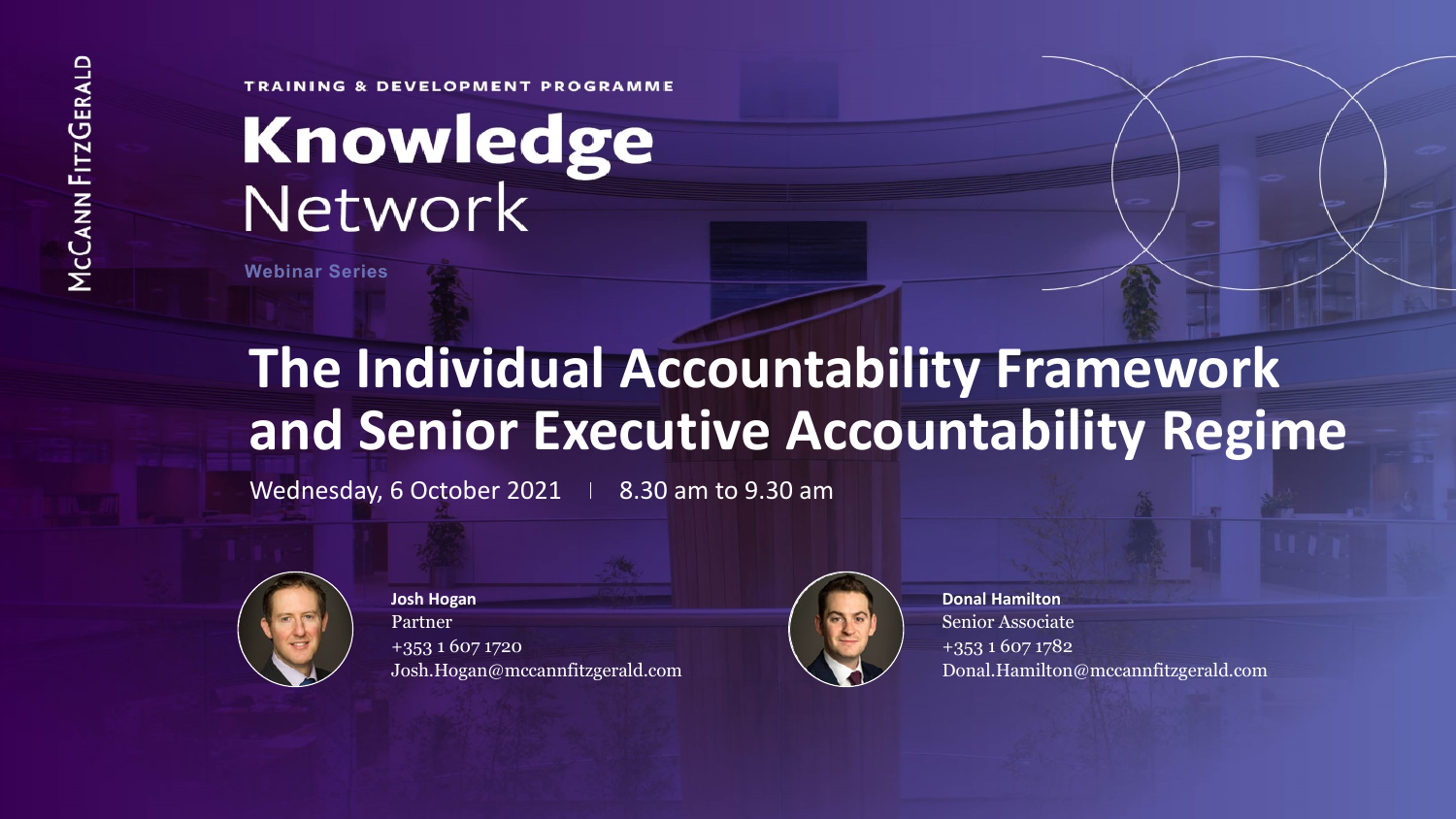## **The Individual Accountability Framework and Senior Executive Accountability Regime**

Wednesday, 6 October Josh Hogan, Partner and Donal Hamilton, Senior Associate

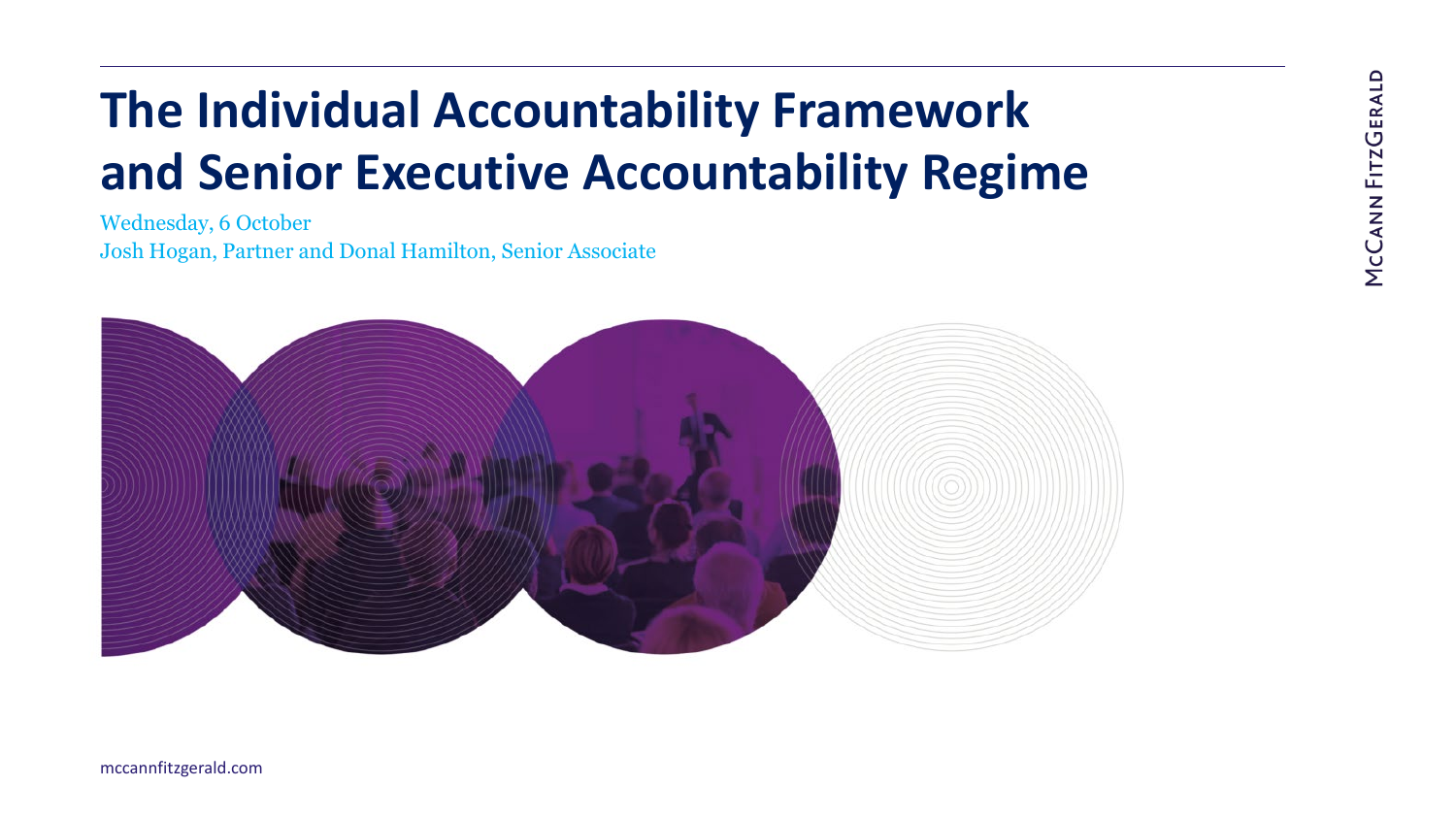#### **Agenda**

- The Individual Accountability Framework
- What is SEAR and how will SEAR work?
- Other elements of the Individual Accountability Framework
	- − New Conduct Standards
	- Enhancements to Fitness and Probity
	- Improved enforcement powers for the Central Bank of Ireland (CBI)
- Timing for implementation and what RFSP's can do at this stage.
- Implications for RFSPs
- Should SEAR provide an exclusive focus for relevant senior executives?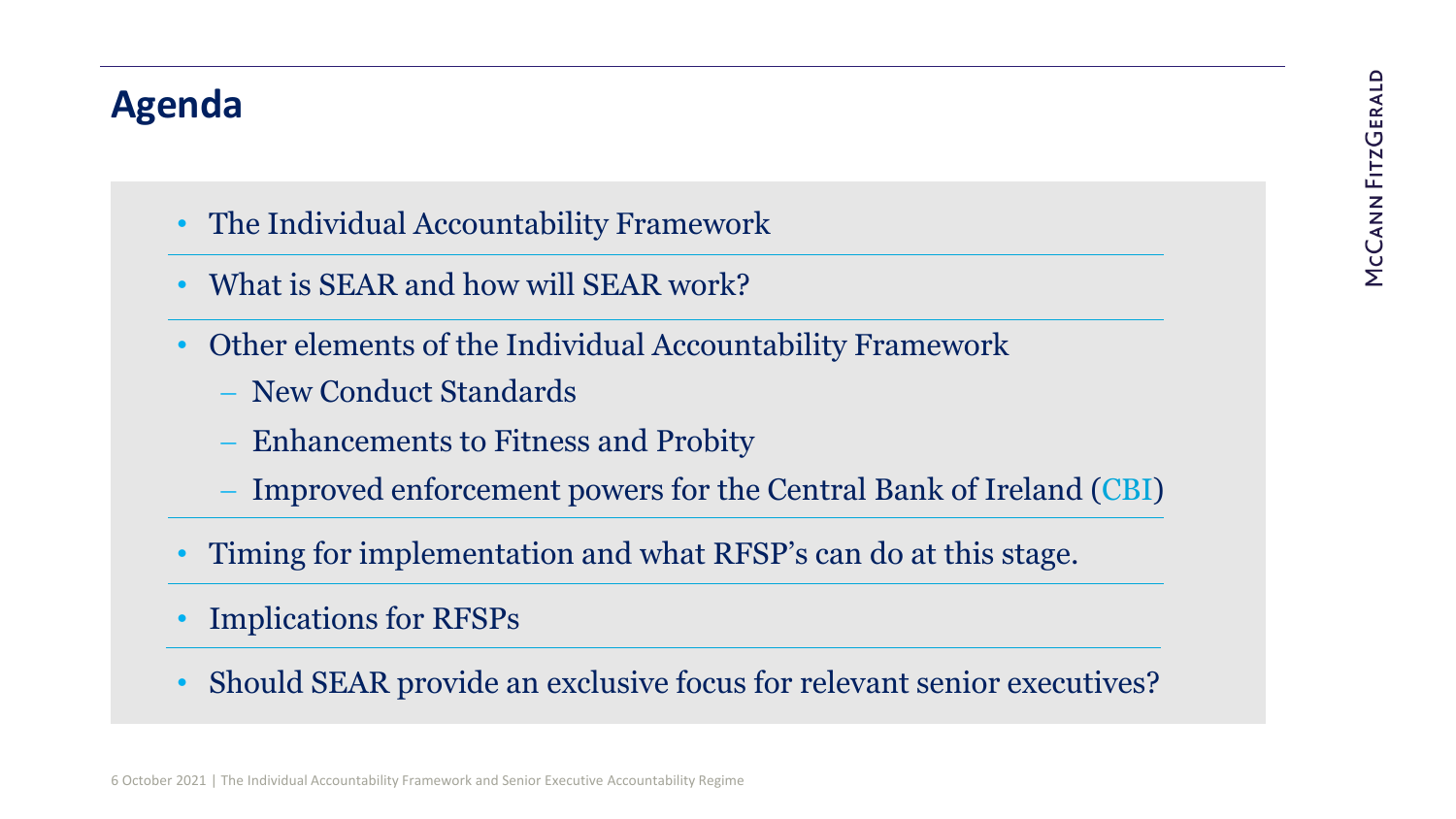#### **The Individual Accountability Framework**

- The Individual Accountability Framework, currently mapped-out in the General Scheme of the Central Bank (Individual Accountability Framework) Bill 2021, will be comprised of four parts:
	- − SEAR
	- − The introduction of new individual and business conduct rules
	- − Enhancements to the Fitness & Probity Regime
	- − Enhancements to the Central Bank of Ireland's powers.
- The Individual Accountability Framework, including SEAR, is a national initiative: it is not mandated by EU law.
- It bears some similarity to the Senior Managers and Certification Regime introduced in the UK in 2016, though is not identical.
- SEAR and the Individual Accountability Framework will be introduced by means of: a new Act (the Central Bank (Individual Accountability Framework) Bill), new regulations that the Bill will empower the CBI to make, and CBI guidance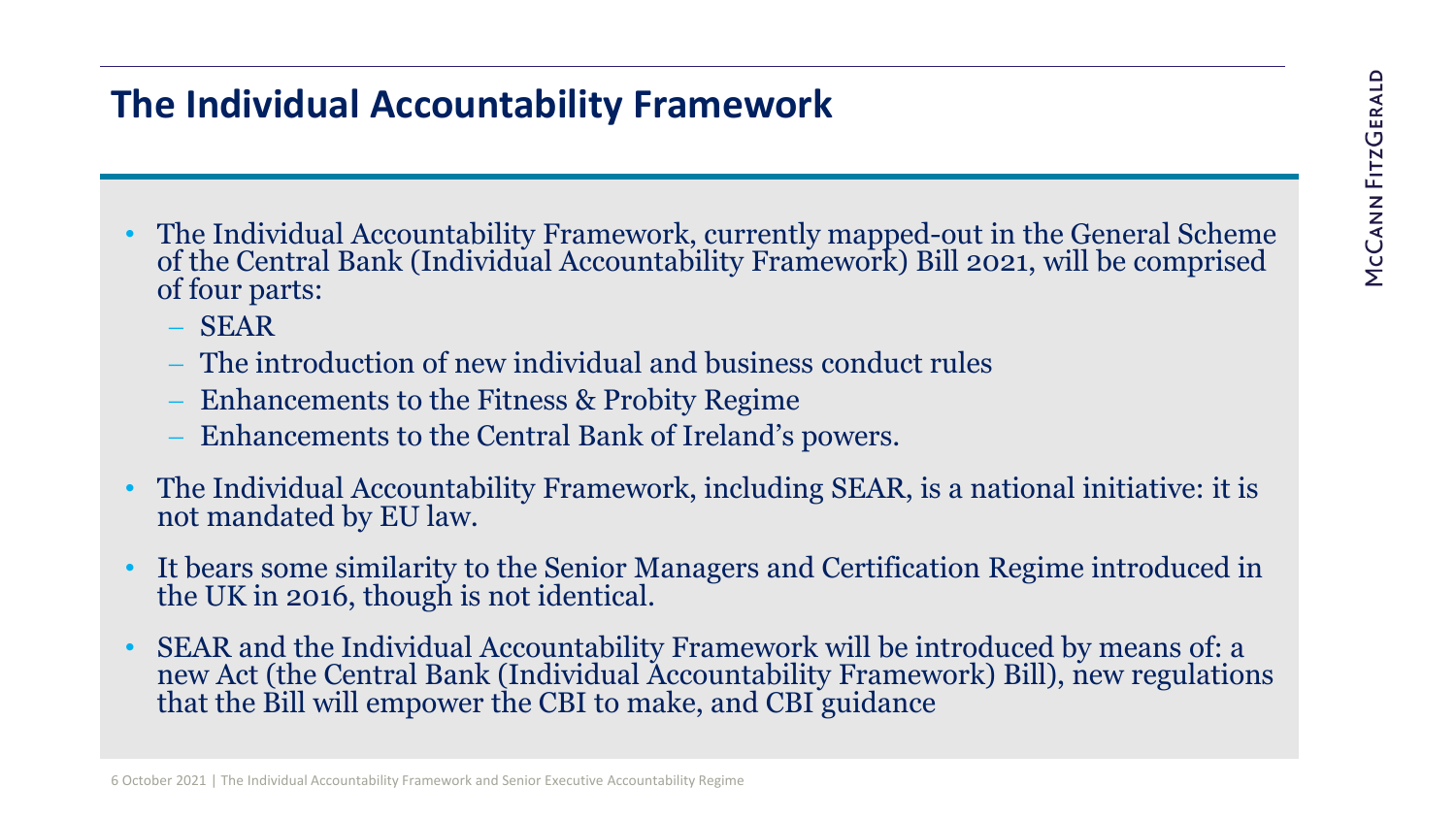- The proposed "Senior Executive Accountability Regime" ("SEAR") is a key element of the incoming Individual Accountability Framework.
- SEAR will be implemented on phased basis, and initially apply to credit institutions (excluding credit unions), certain insurance undertakings and investment firms, and third country branches of such firms.
	- − Other sectors may be included in the future.
- SEAR will apply primarily to those performing any "senior executive function" in a relevant regulated financial services provider (an "RFSP") and to the relevant RFSP itself
	- − A "senior executive function" means a pre-approval controlled function (a "PCF") carried on by, for, or on behalf of an RFSP to which SEAR applies

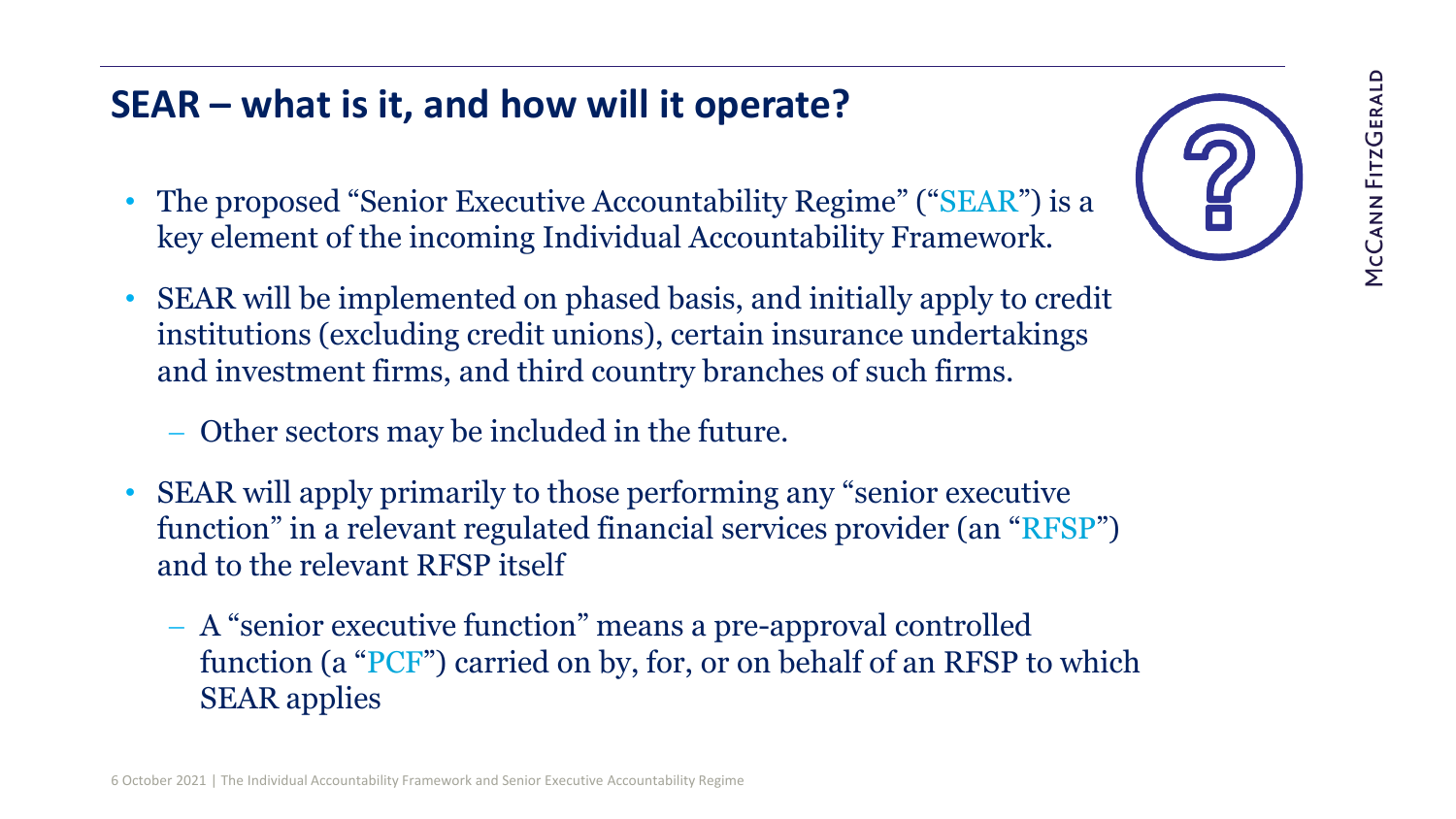SEAR will require every in-scope RFSP to set out clearly where responsibility and decision-making lies within the organisation.

#### This will involve:

- 1. Responsibility allocation
	- 'Prescribed responsibilities' will be identified by the CBI, and these must be assigned to senior executives in each RFSP.
	- RFSPs will also be obliged to ensure that other, 'inherent', responsibilities' (such as those typically assigned to a CEO) are appropriately and clearly allocated.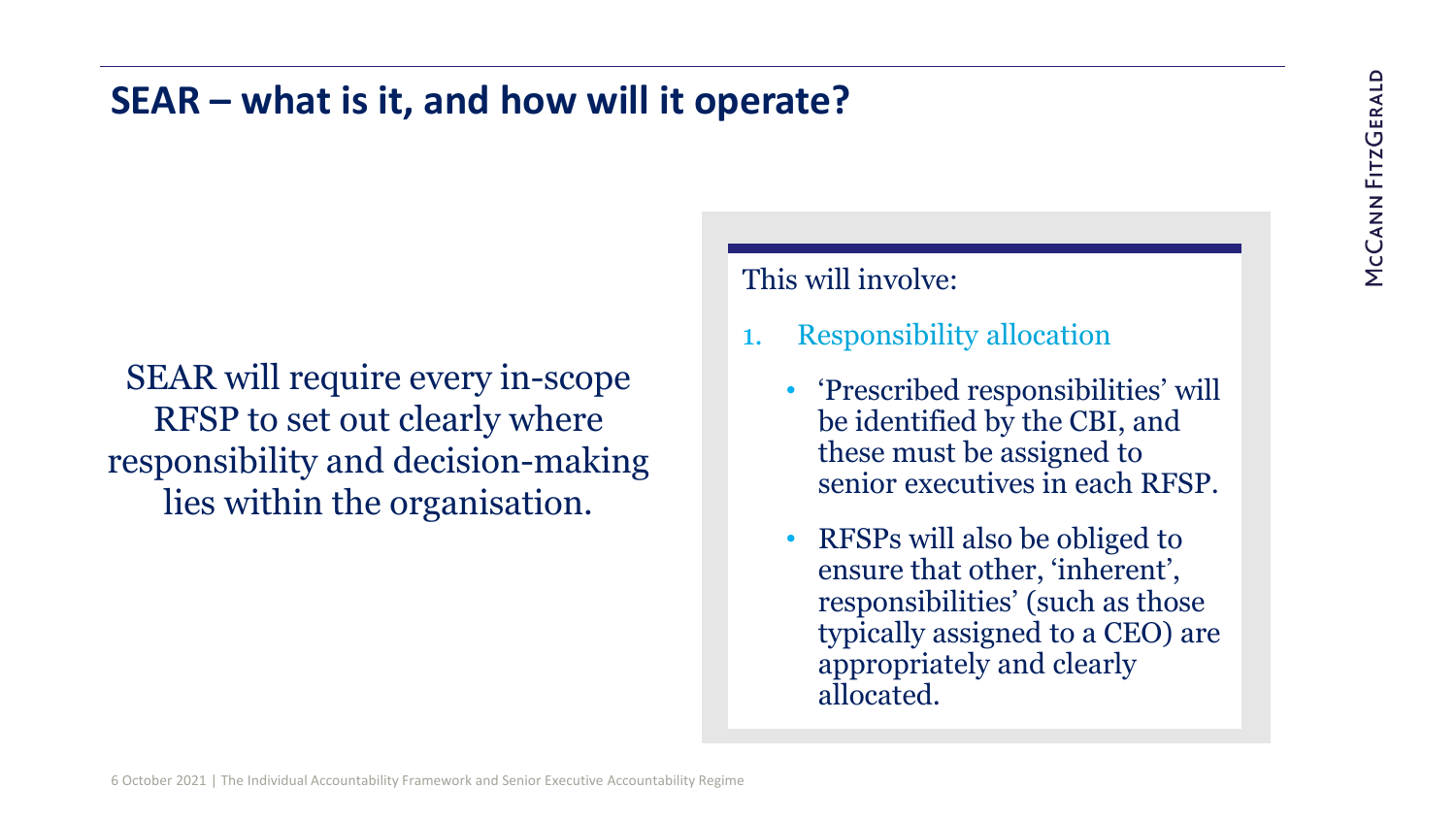#### 2. Statements of Responsibility

- RFSPs will need to put a "statement of responsibility" in place for each senior executive within that RFSP, clearly setting out their role and the areas of the business for which they are accountable.
- These statements are intended to promote 'clarity, transparency, and accountability', and '*will enhance the Central Bank's ability to hold individuals to account for regulatory breaches in the area for which they are responsible' –* General Scheme.

#### 3. Responsibility Maps

- RFSPs will be obliged to prepare a "management responsibility map" for the entire organisation, illustrating where each of the RFSP's senior executives fits within the RFSP's management and governance structures and the reporting lines to which each senior executive is subject.
- The Responsibility Map will be a single source of reference for governance arrangements within the RFSP.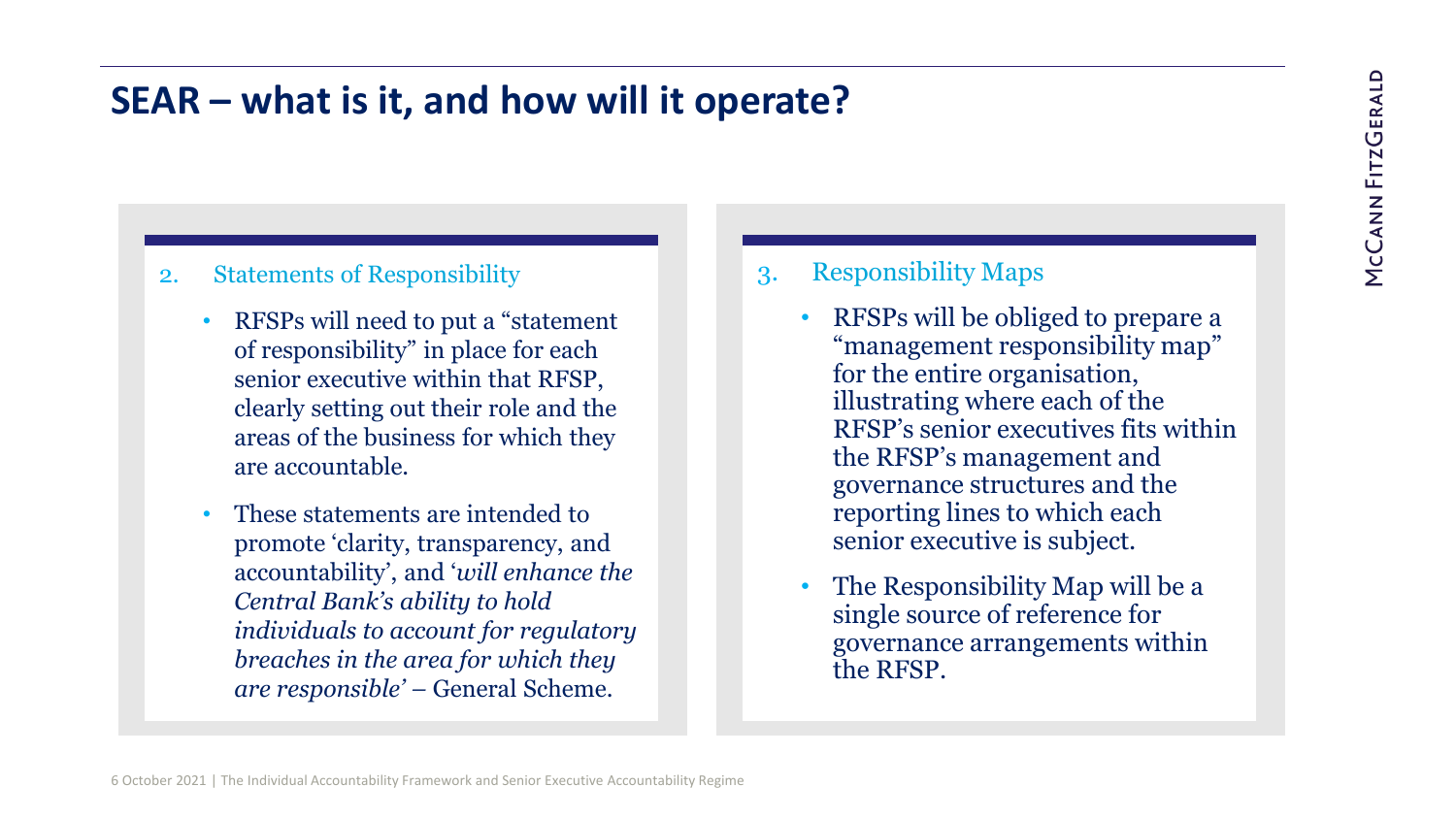The "Duty of Responsibility" for Senior Executives within SEAR

- Head 5 of the General Scheme indicates that there will be a legal duty on those individuals within SEAR to take reasonable steps to avoid their firm committing or continuing to commit a 'prescribed contravention' (i.e. an enforceable regulatory breach).
- An individual will breach this duty where:
	- $\triangleright$  at a time when the individual was performing a senior executive function, the RFSP committed/continued to commit a prescribed contravention;
	- $\triangleright$  the individual was, at the time, responsible for the relevant business area; and
	- $\triangleright$  the individual did not take reasonable steps to avoid the contravention.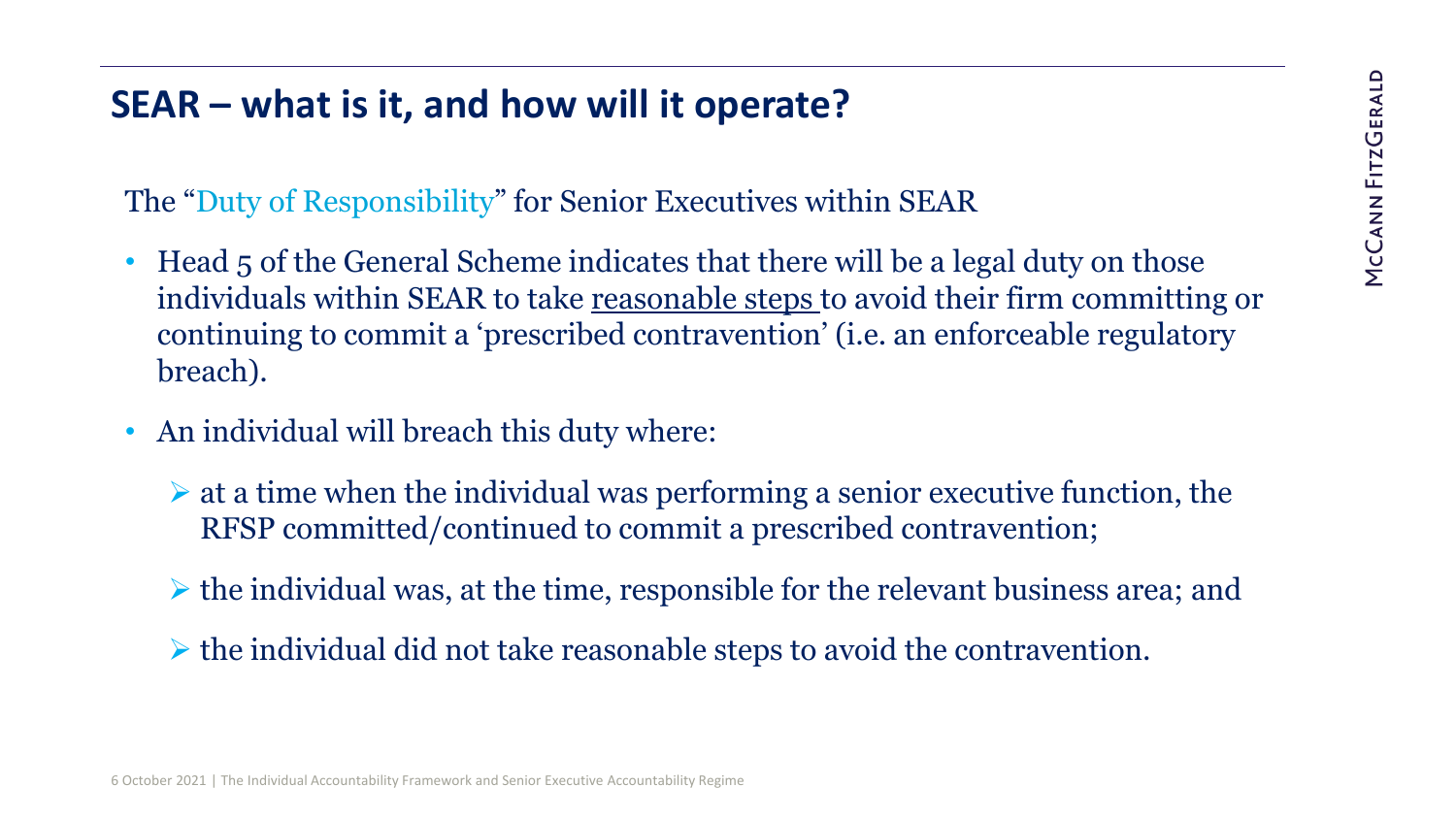All relevant factors should be considered in assessing whether 'reasonable steps' have been taken, including:

- The nature, scale and complexity of the RFSP;
- The relevant senior executive function and its responsibilities;
- The level of knowledge of the relevant executive, and the level of knowledge that they could reasonably be expected to have;
- Whether the executive took steps
	- $\triangleright$  to ensure effective controls, systems and governance;
	- $\triangleright$  to ensure effective oversight of delegated responsibilities;
	- $\triangleright$  implemented remediation procedures as appropriate; and
	- applied such systems, controls, arrangements, safeguards and procedures as appropriate.
- And whether the executive acted in accordance with any statutory or other legal obligations.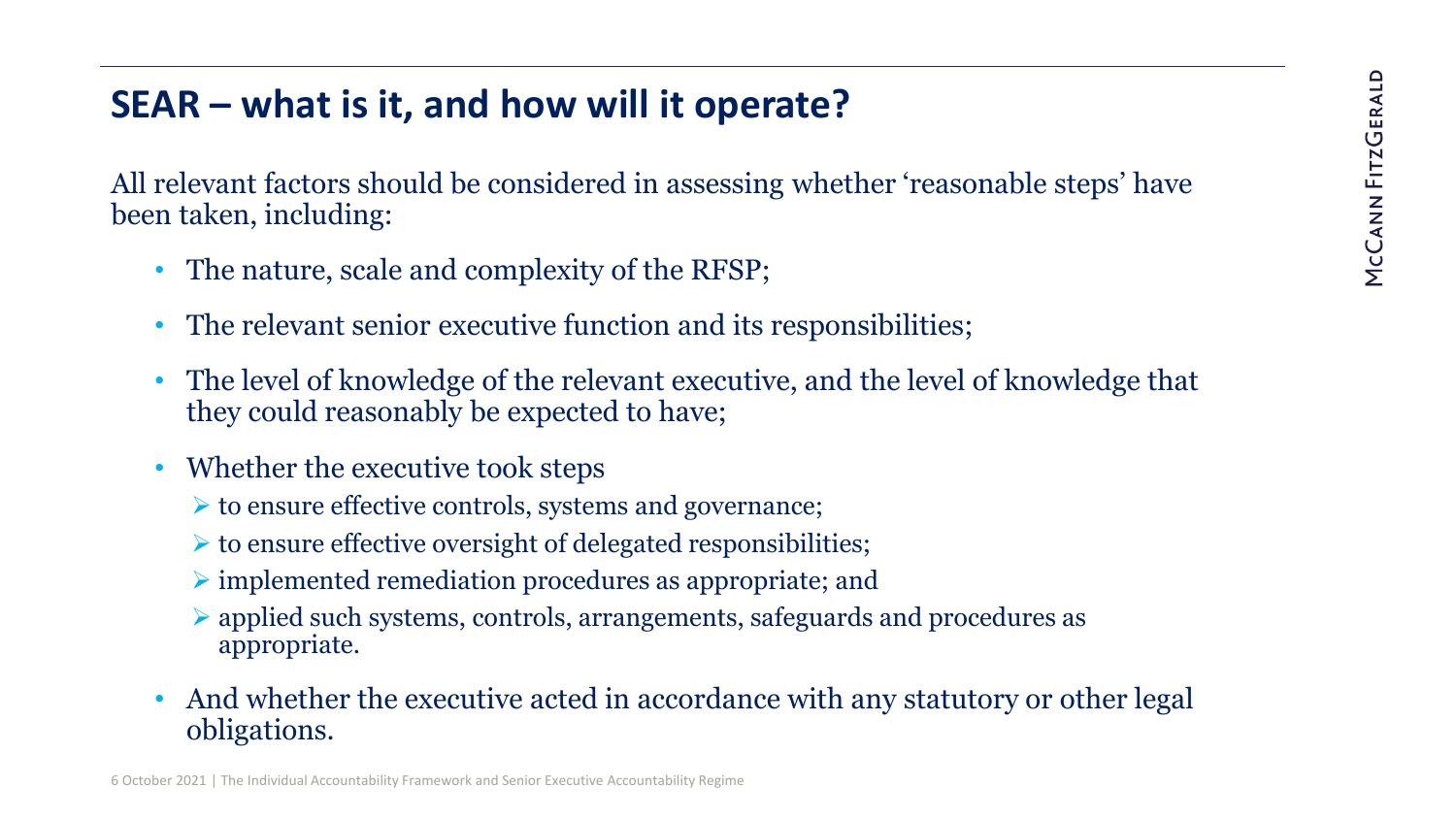#### **New Business and Conduct Rules**

- New conduct standards will have wider application within RFSPs, beyond the senior executives to which SEAR will apply.
	- "**Standards for Business**": These will apply to the RFSP itself (and will inform how it is managed and governed).
	- "**Common Conduct Standards**": These will apply to every Controlled Function  $({}^{\circ}CF$ ) in an RFSP and not merely to PCFs. As every obligation of a CF applies also to a PCF, PCFs too will be subject to the Common Conduct Standards. In-scope RFSPs will have to establish and maintain policies setting out how the RFSP will embed the Common Conduct Standards throughout the RFSP.
	- "**Additional Conduct Standards**": These will apply to every PCF in every RFSP (irrespective of whether the relevant RFSP is within the SEAR regime) and to every other person "*who exercises significant influence on the conduct of an RFSP's affairs*".

It will be a defence to any enforcement action in relation to a breach of the Common Conduct Standards or of the Additional Conduct Standards if the person can show that she or he acted reasonably in all of the circumstances of the case.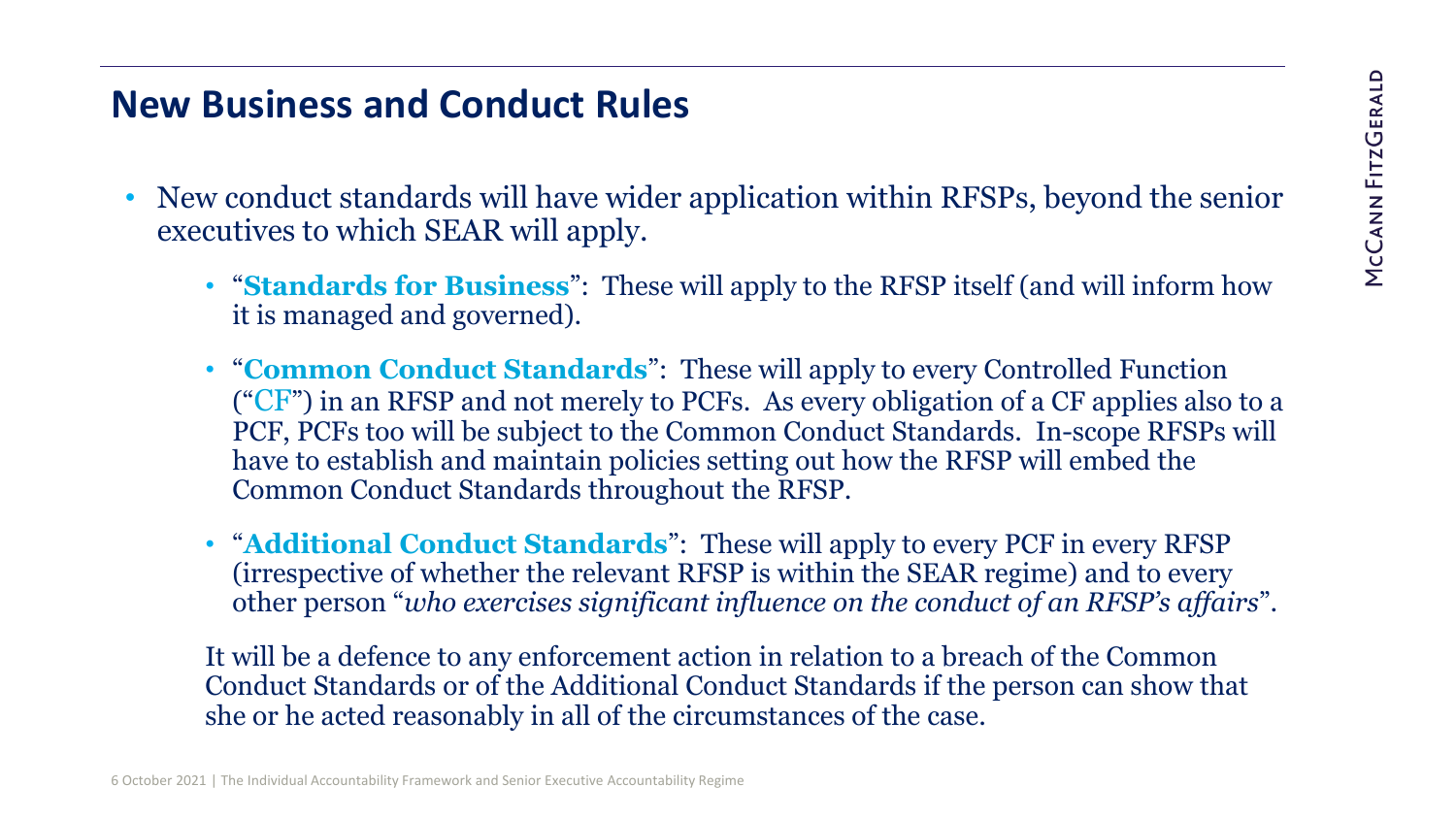#### **New Business and Conduct Rules**

- Examples of conduct standards can be found in the General Scheme but further detail and guidance will be needed.
- Key themes arising across the standards in the General Scheme are the obligations:
	- − to act honestly, ethically, and with integrity;
	- − to act with due skill, care and diligence;
	- to act in the best interest of the customer;
	- − to avoid conflicts of interest
	- to maintain and follow adequate controls and procedures, and
	- to engage with the regulator openly and in good faith.
- Individuals will also be required to participate effectively in collective decision making.
- Standards are broad *'honestly, ethically and with integrity'* 
	- − Could capture a wide range of conduct.
	- − Non-Financial Misconduct, such as discriminatory conduct or sexual harassment, is an area of particular interest in the UK.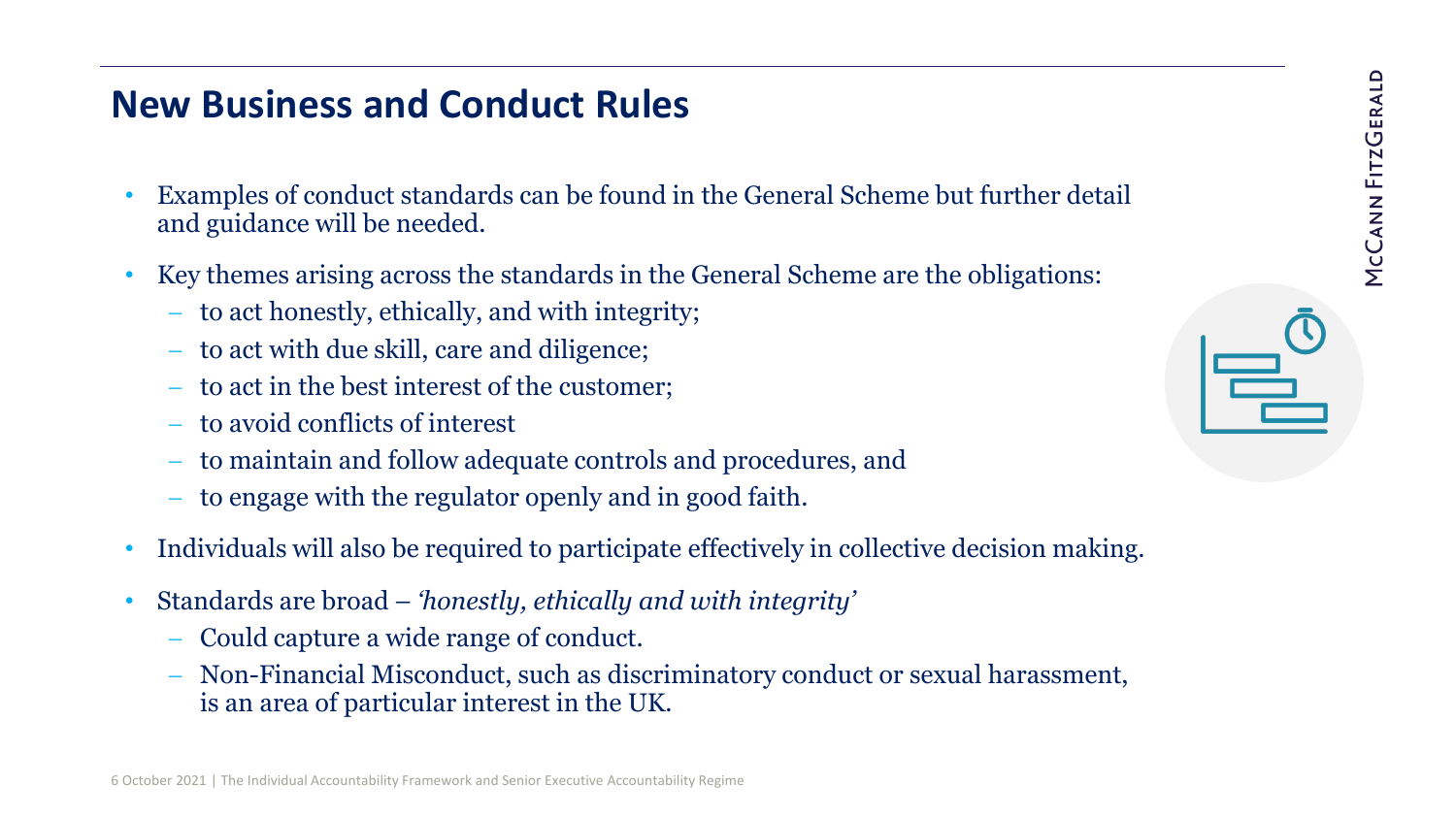## **New Fitness and Probity Certification Requirements**

In parallel with the introduction of SEAR, the CBI's **Fitness and Probity regime** will be updated to introduce certification, due diligence and reporting obligations in respect of the fitness and probity or persons in CF and PCF roles.

The certification obligation in respect of CFs may be periodic, most likely annual, so that:

- an RFSP must not permit a person to perform a CF (which would include a PCF) unless the particular RFSP has certified in writing that it is satisfied that the person complies with the applicable standards of fitness and probity; and
- the CBI may make regulations specifying requirements in relation to certification, the due diligence that RFSPs must undertake prior to certifying persons in CF roles, the adoption of fitness and probity policies and procedures, etc.

The CBI will also have the power to investigate former CF or PCF holders, even where they no longer perform CF/PCF functions.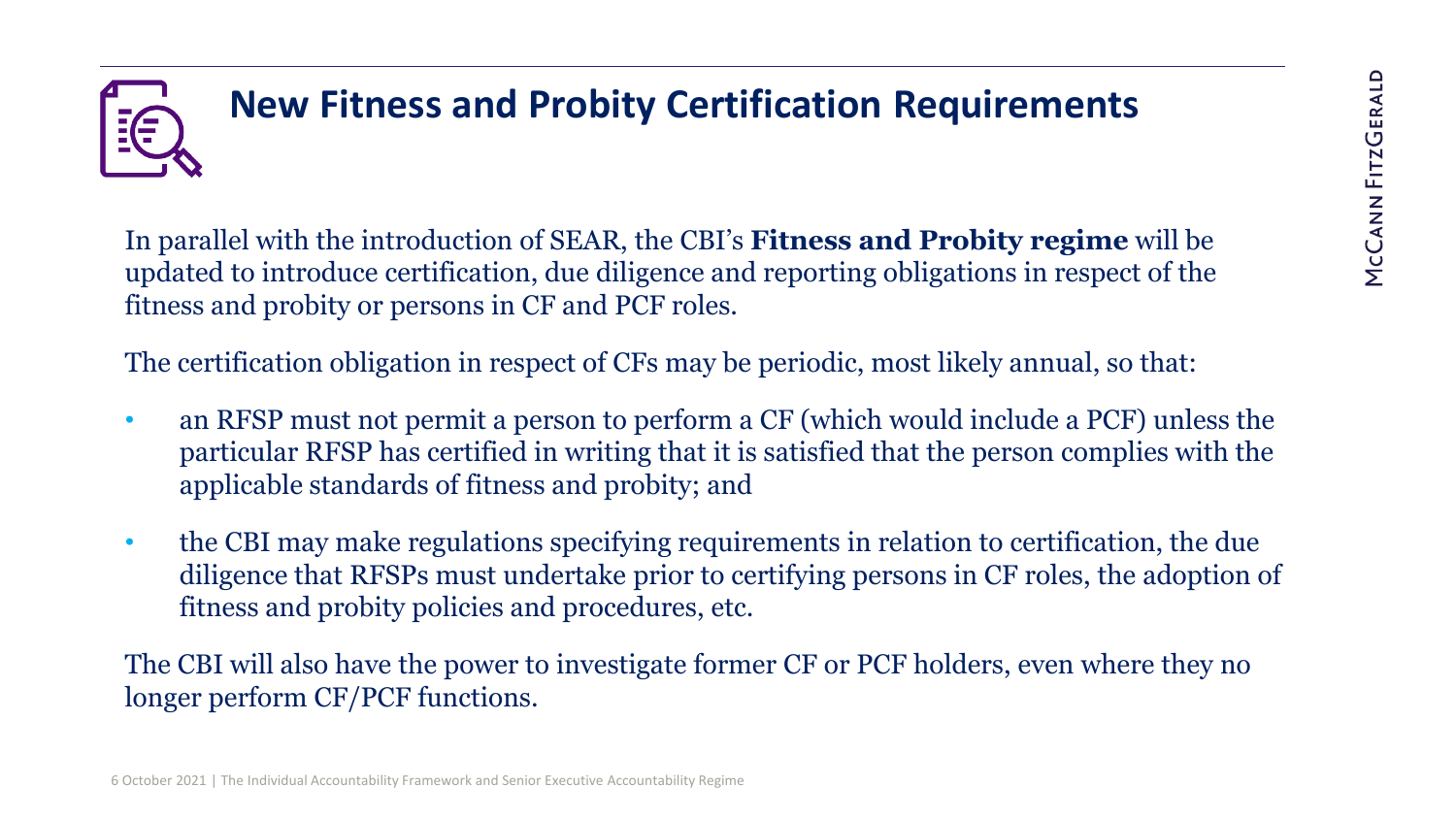#### **Enhanced Enforcement Capabilities**



- Commentary from the CBI indicates that the legislation will remove the so-called "participation link" so that the CBI will no longer have to first find that an RFSP has committed a regulatory breach before it can take enforcement action against any individual in that RFSP.
- The legislation will also amend the CBI's Administrative Sanctions Regime and the Fitness and Probity Standards, so that breach of the new Conduct Standards will be a prescribed contravention of financial services legislation, such that the CBI will be able to take action against the individual(s) who are accountable.
- The General Scheme confirms that the CBI's approach to making a decision to take enforcement will remain unchanged, and that it will be 'proportionate and risk-based'.
- Focus will be on individuals, as well as the RFSP itself.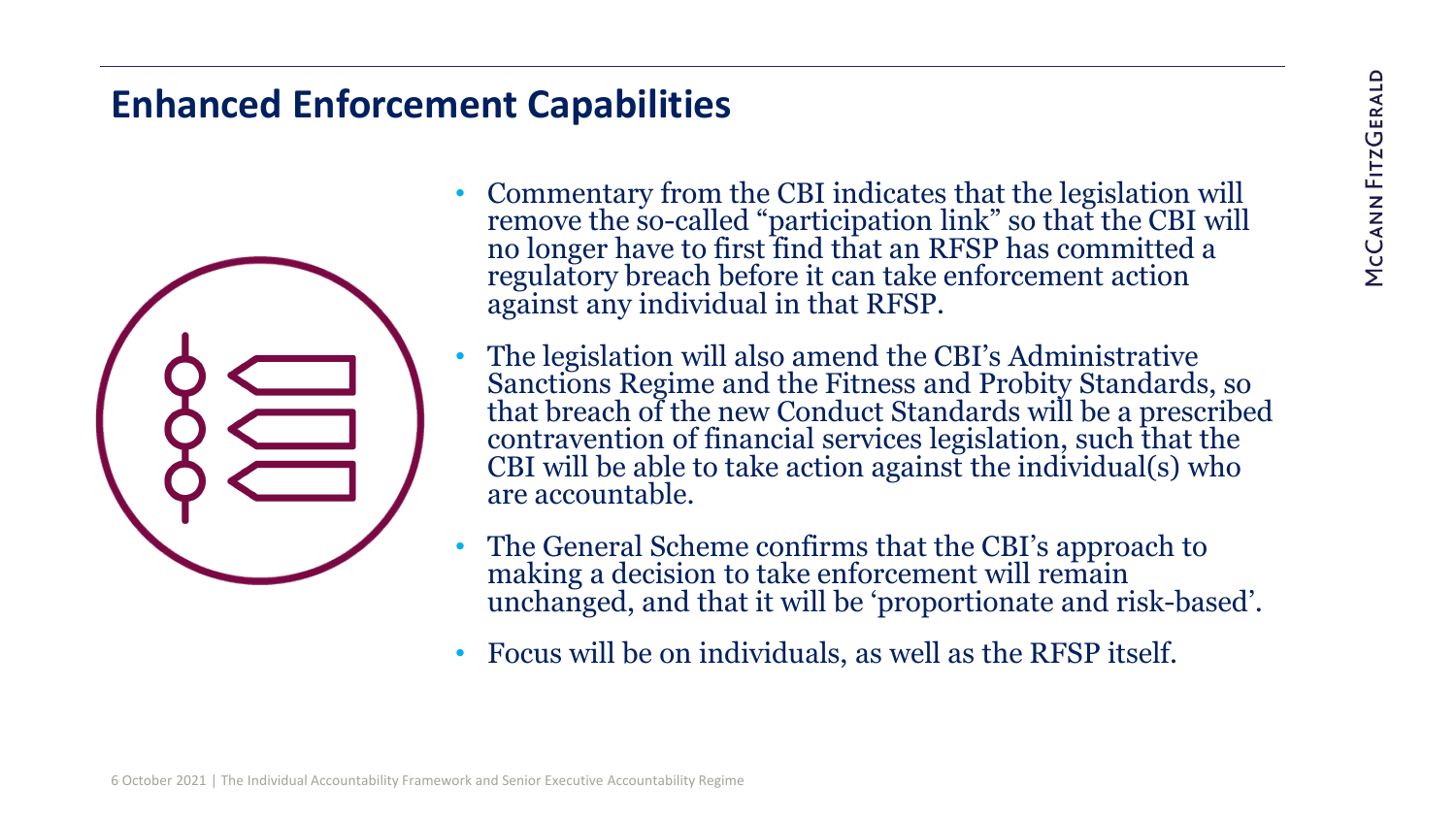#### **Timeframe**

It is expected that SEAR will be phased in, for certain types of RFSPs initially, from a date in Q3 or Q4 2022.

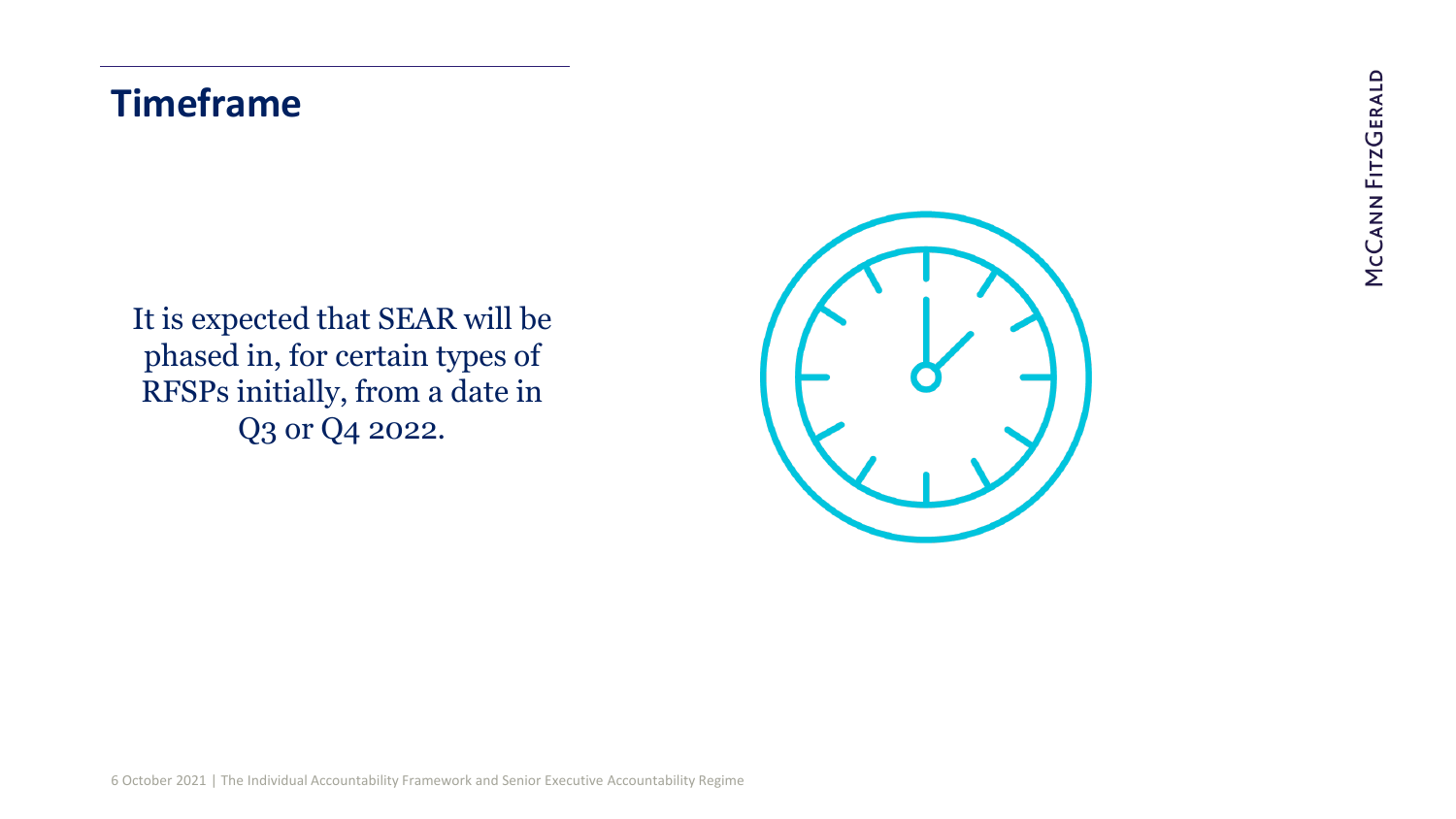#### **Implementing SEAR**

- Implementing SEAR will be a significant undertaking for many RFSPs, and will involve considerable management time.
- Developing a Responsibility Map and Statements of Responsibility for individuals carrying out senior executive functions will require many RFSPs to rethink their decision making and governance arrangements. Look at this as an opportunity.
- Large scale variation of contracts of employment and changes in HR policies and procedures will likely be required. This will require consultation with relevant employees.
- SEAR and the Individual Accountability Framework will likely mark the death-knell for informal decision making.
	- RFSPs will need to consider how they can continue to make effective decisions promptly, while ensuring that 'reasonable steps' are taken to ensure that Conduct Standards are complied with.
- Training, at all levels, will be key to embedding new Conduct Standards in the culture of each RFSP.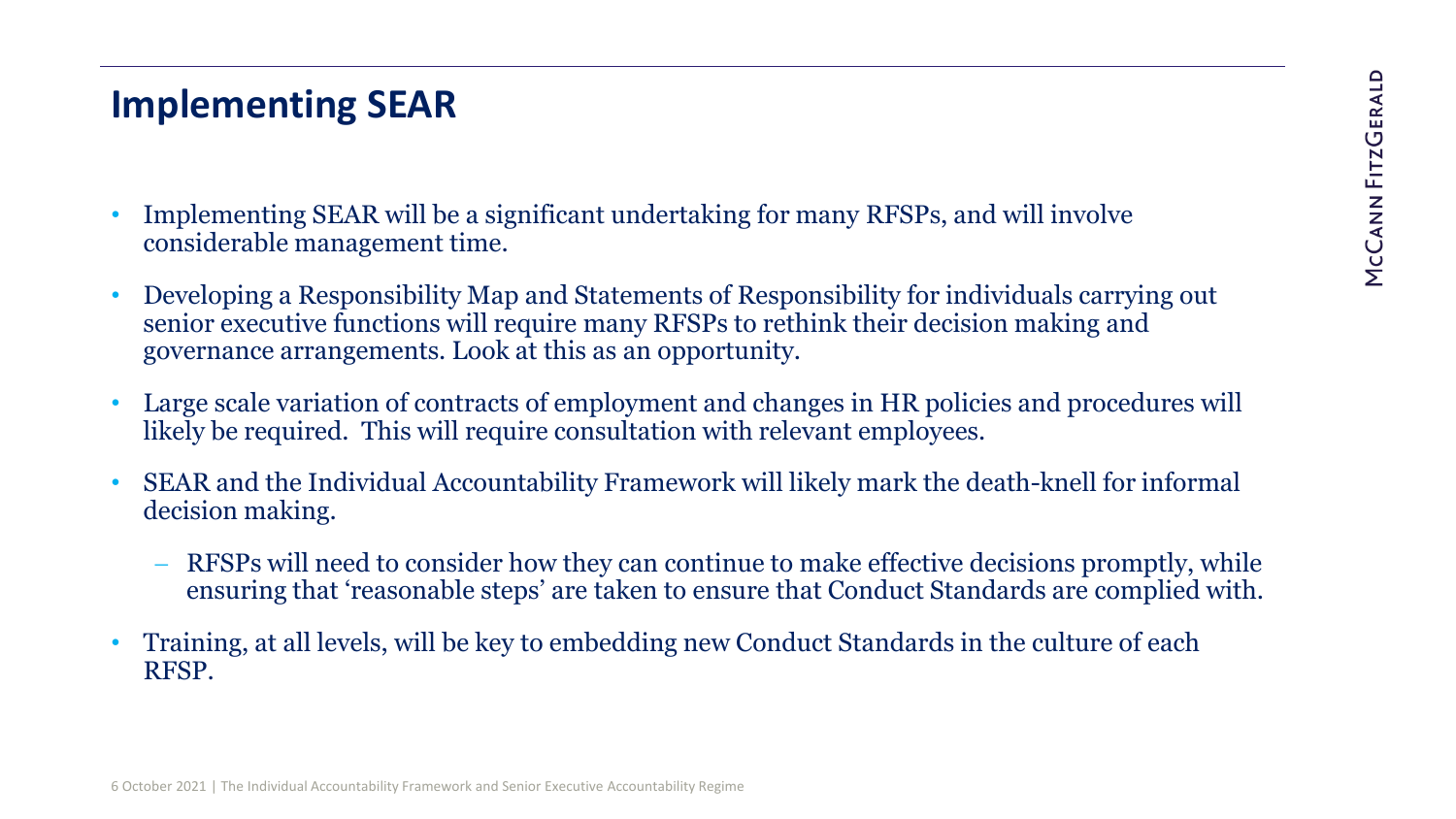#### **What can RFSP's do now to prepare?**

- 1. Establish a cross-functional SEAR implementation group (regulatory, compliance, legal, HR, and other relevant stakeholders) with board access.
- 2. Identify those carrying senior executive functions in your organisation and prepare an initial Responsibility Map based on existing job descriptions. This will help you to identify any existing gaps in responsibilities or any activity for which no identified role is currently responsible.
- 3. Collate your existing template contracts of employment and HR policies and identify areas that will need to be updated during the course of your SEAR Project (e.g. Fitness and Probity contract provisions, disciplinary procedures, and the introduction of new policies such as Breach Reporting Policy).
- 4. Raise awareness regarding SEAR, and its implications and timeline, within the RFSP, initially within the leadership team
- 5. Consider the RFSP's Directors & Officers insurance cover and whether, properly construed, it would include SEAR-related considerations such as SEAR-related CBI investigative and enforcement activity.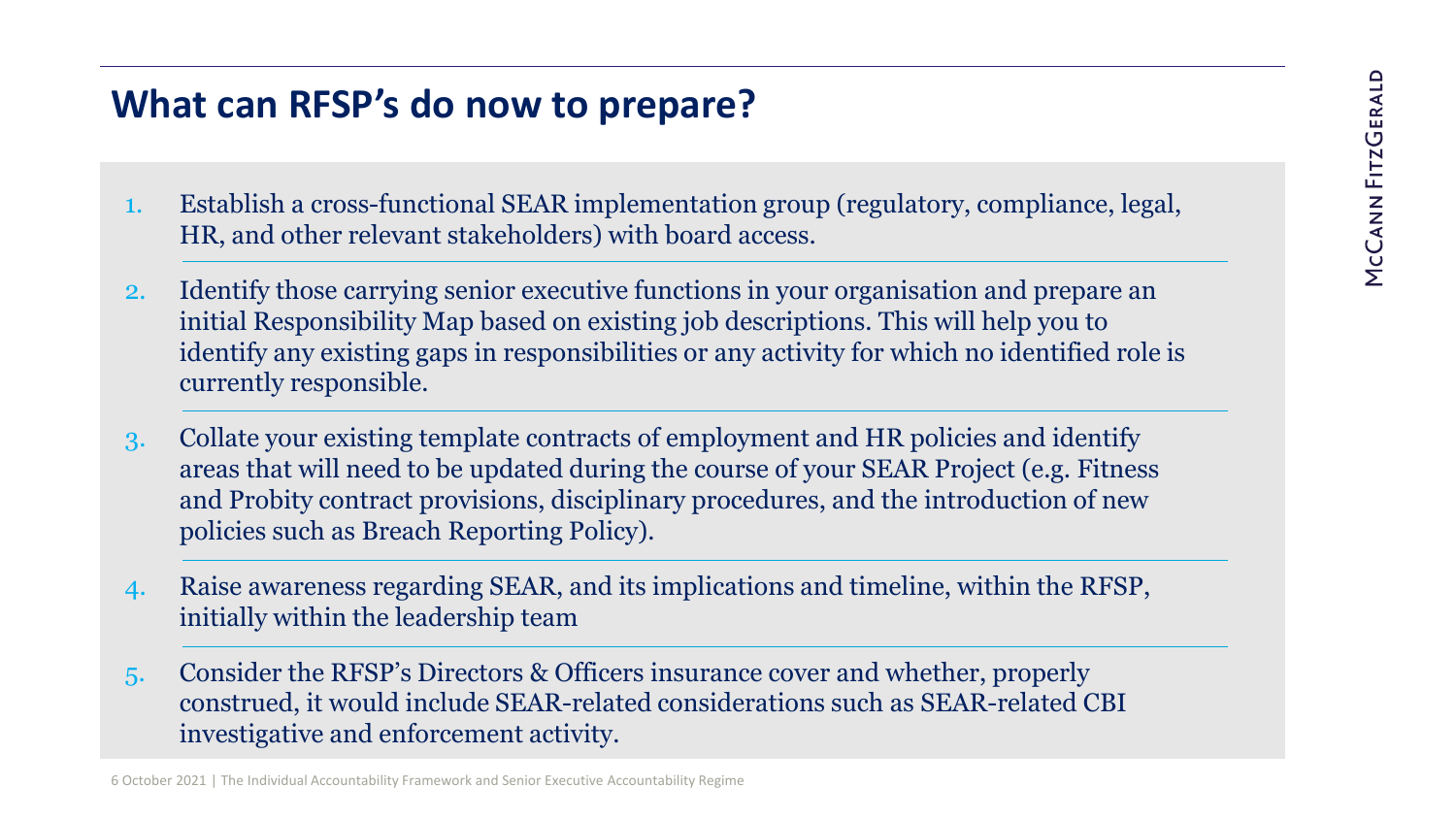#### **What Consequences might SEAR Have?**

- Minister Donohoe has said that, when implemented, SEAR and related amendments will "put individual accountability at the centre of decision-making in financial services organisations"
- Other possible consequences may include:
	- nore defensive approaches to governance and decision-making within RFSPs, with implications for risk-taking within RFSPs (while excessive, unreasonable and reckless risktaking should be eliminated, some risk-taking is appropriate in order to foster innovation)
	- − with the introduction of new Conduct Standards and the breaking of the "participation link", a practical consequence might be more frequent enforcement procedures against individuals, in advance of or in tandem with procedures against the relevant RFSP.
	- ncreased use of SpeakUp and Whistleblowing policies is likely.
	- the also seems likely that enforcement of Conduct Standards (whether internally, through the CBI Administrative Sanctions Regime or through criminal prosecution) will cast up employment law, constitutional and fair procedures issues.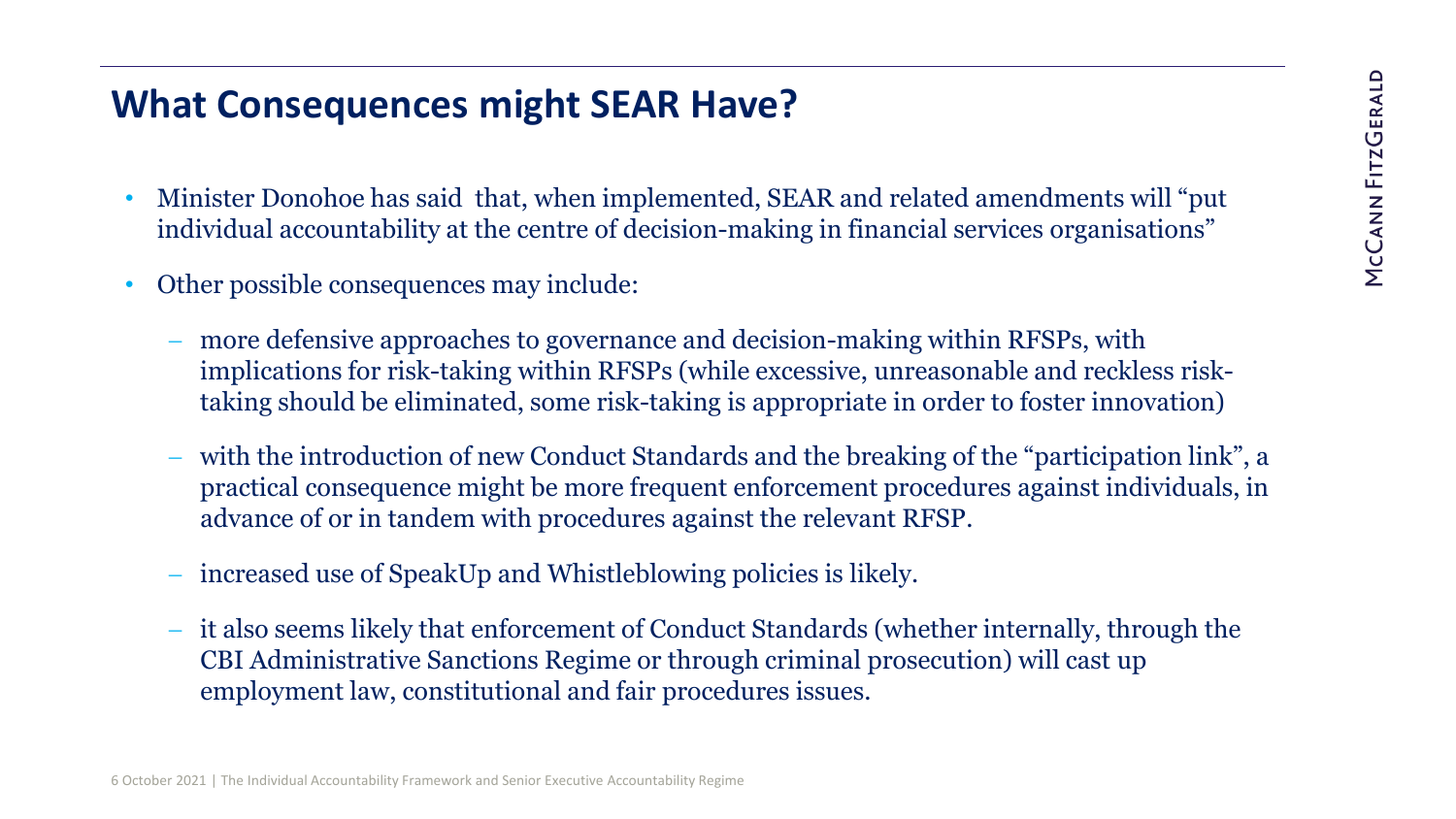## **Should SEAR be Senior Executives' only Focus?**

Important though SEAR will be, it will only be one feature of the compliance landscape.

Especially in the case of a senior executive at board level, a director is (with every other director) collectively responsible for the governance, conduct and legal and regulatory compliance of the company overall, in every area of activity, and not merely for responsibilities that happen to be mapped to her or to him under SEAR.

Also, senior executives (those performing a PCF) have existing obligations:

- to alert the Central Bank if the senior executive has reasonable grounds to believe that an offence under financial services legislation may have been or is being committed, or a prescribed contravention has occurred or is occurring (*Central Bank (Supervision and Enforcement) Act 2013*), and
- to alert gardai in the event that the any of a range of offences (including offences of dishonesty such as theft and false accounting) has been or is being committed (*Criminal Justice Act 2011*).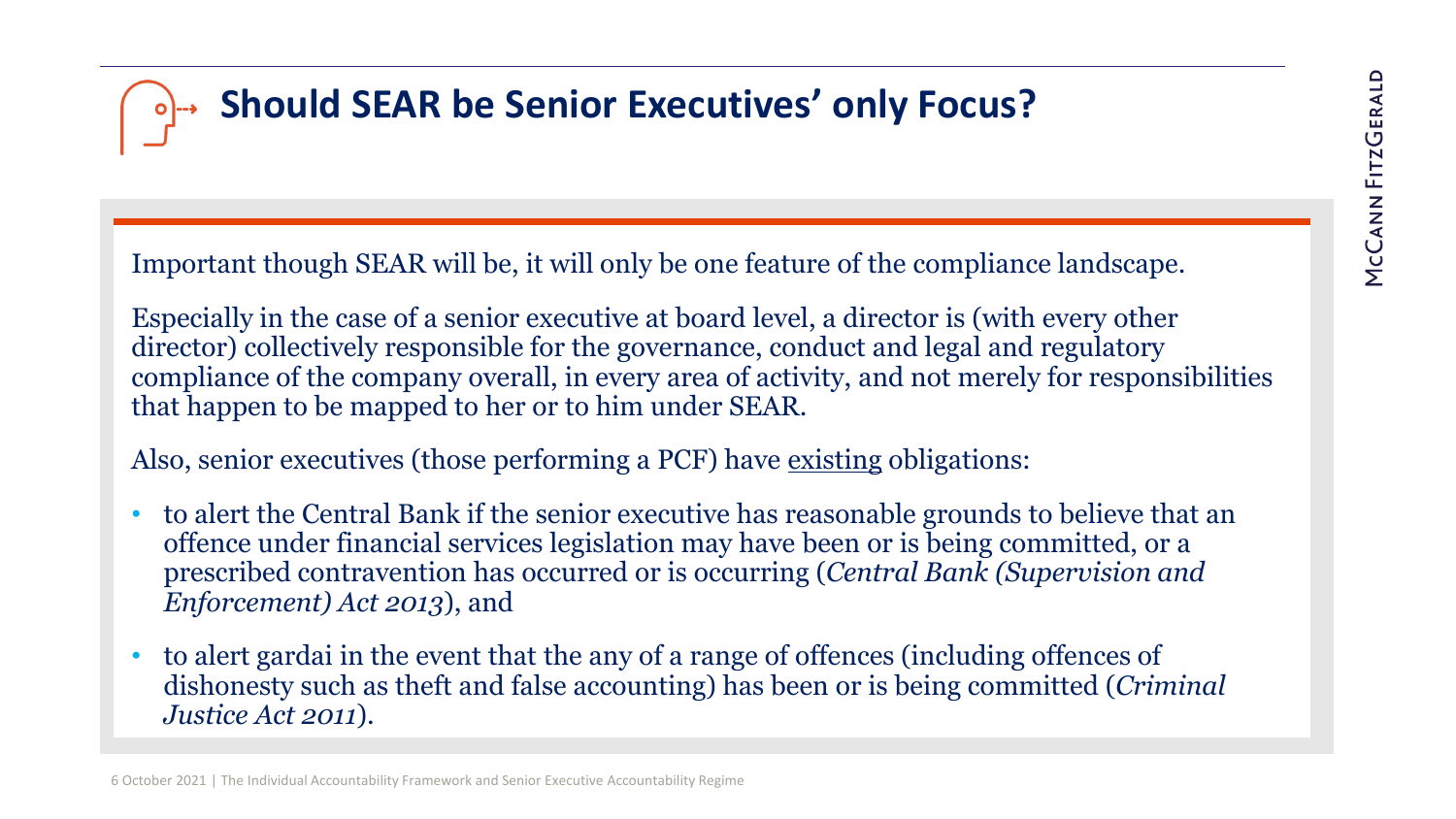#### **Conclusion**

- Individual Accountability Framework and SEAR proposals are still in at an early stage.
	- − A bill is being drafted
	- The legislation is likely to be accompanied by regulations and CBI guidance
- Implementation will be a significant undertaking for RFSPs, involving inputs from throughout the business. Steps can be taken now to get ahead.
- Key however at this stage is awareness. RFSPs and senior executives need to be aware that this is happening, so that they can take steps to ensure that their organisational controls are fit for purpose when the new regime and Conduct Standards come into effect.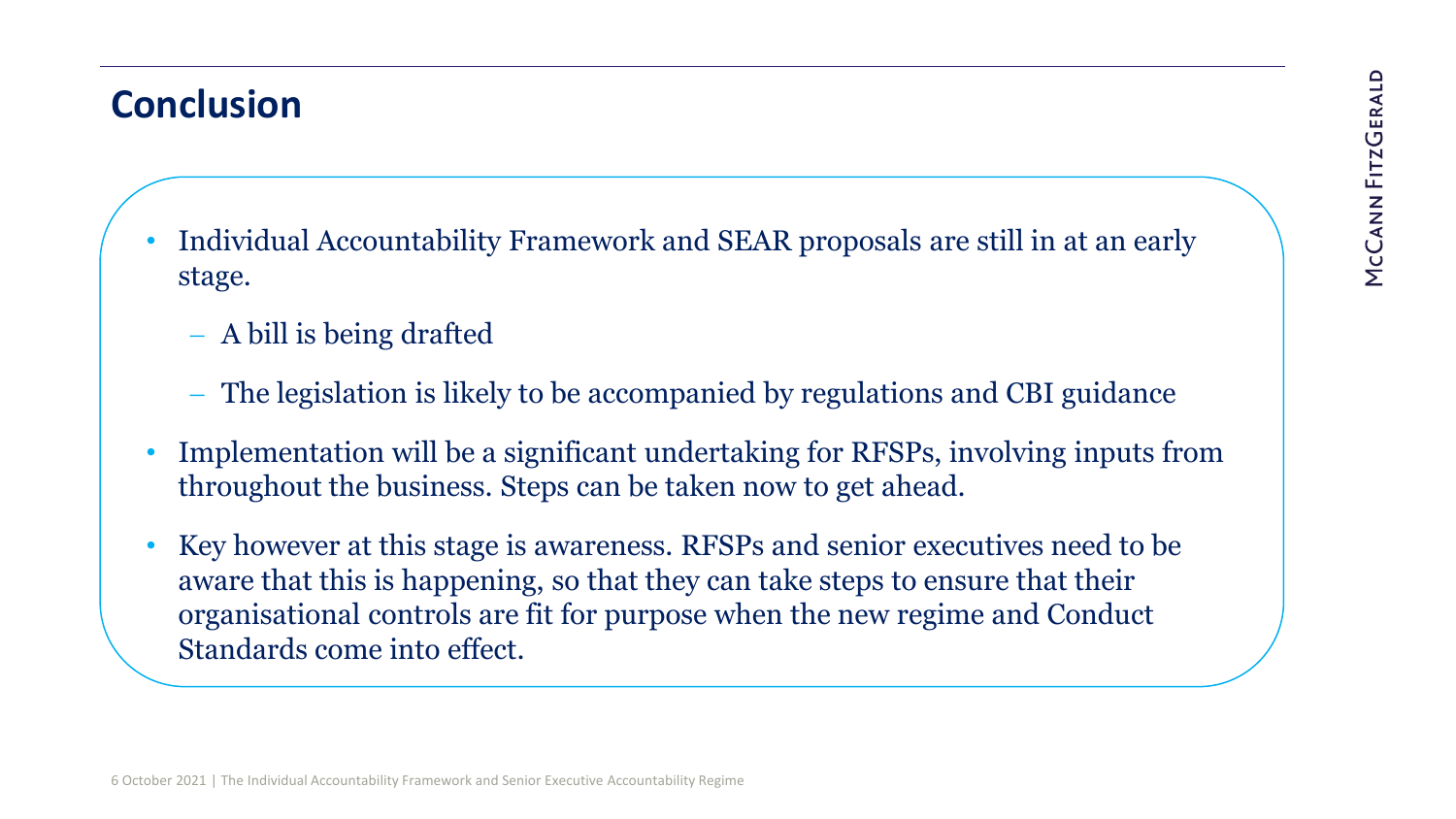#### **Abbreviations**

- "**CBI**" Central Bank of Ireland
- "**CF**" Controlled Function
- "**PCF**" Pre-Approved Controlled Function
- "**RFSP**" Regulated Financial Services Provider
- "**SEAR**" Senior Executive Accountability Regime